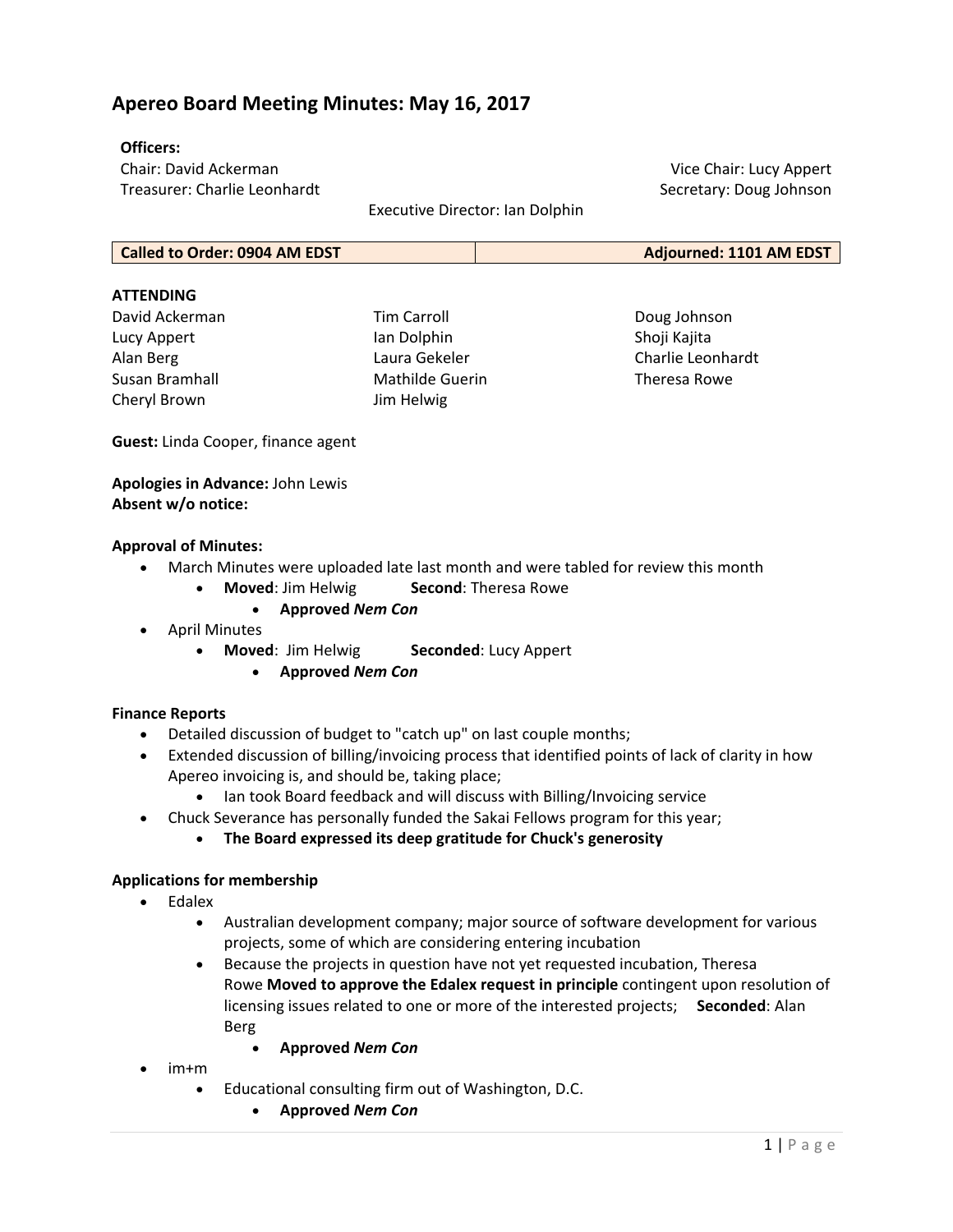# **Board elections: Vacancies and timetable**

- Candidates
	- There are 5 candidates for 5 seats. How should the election be handled?
	- Consensus is to use the past process as familiar to all participants, despite it being somewhat "cumbersome" under the circumstances.
	- **A volunteer is needed to manage of face‐to‐face ballots** prior to the AGM at the upcoming Open Apereo Conference.
- Individual Membership
	- Individual Membership to be promoted before and at the Open Apereo Conference
	- Election of Individual Member Director to be scheduled for Fall 2017

# **South Africa**

- Report and a proposal from South Africa; Affiliate membership
	- Ian met with representatives of member and non-member institutions at the event, and there were signs that some institutions were or may be ready to join (Witwatersrand, Western Cape) at standard rates. A number of smaller institutions have adopted Sakai, but have significantly lower turnover, and operate against the backdrop of a sharp drop in the value of the Rand against the dollar. The consensus of the representatives I met was that a non‐voting "affiliate" or "associate" membership around the R3500 mark (around \$260) would act as an on‐ramp to engagement.
	- The Board liked the Affiliate Membership category but expressed some concern about modeling this specifically on South African currency;
		- Board is very supportive of the "on-ramp" concept.
	- Suggestion to move forward with this in the South African context while continuing discussion about whether or not Affiliate Membership and associated pricing needs to be defined more broadly.
		- Theresa Rowe **Moved to create a non‐voting, Affiliate Membership with the "price point" to be determined by the Executive Director based on local circumstances; Seconded**: Lucy Appert
			- **Approved** *Nem Con*

**Licensing Report** (Details are in the May Board Folder and were circulated Monday May 15th)

- Summary proposals from Licensing Group
	- 7.i Appoint Lars Kiesow (Opencast) and Travis Schmidt (CAS) to Licensing Group
	- 7.ii.a No longer require that Contributors signing the Individual Contributor License Agreement (ICLA) provide a phone number.
	- 7.ii.b Delegate to Licensing group whether to continue accepting phone number as an optional field, or remove the field entirely to simplify, or even to drop historically collected phone numbers from records, or whatever. That is, requesting a phone number from ICLA signatories and maintaining a registry of such phone numbers becomes an operational implementation detail rather than a policy.
	- 7.iii.a Start accepting an optional "preferred name" (Apache calls this "public name") from ICLA signatories, in addition to the currently required legal name.
	- 7.iii.b Prefer using "preferred name" when available for all public purposes (e.g., CLA signatory roster).
	- 7.iv.a There should be content on the Apereo website acknowledging the existence of the Apereo Licensing and Intellectual Property group.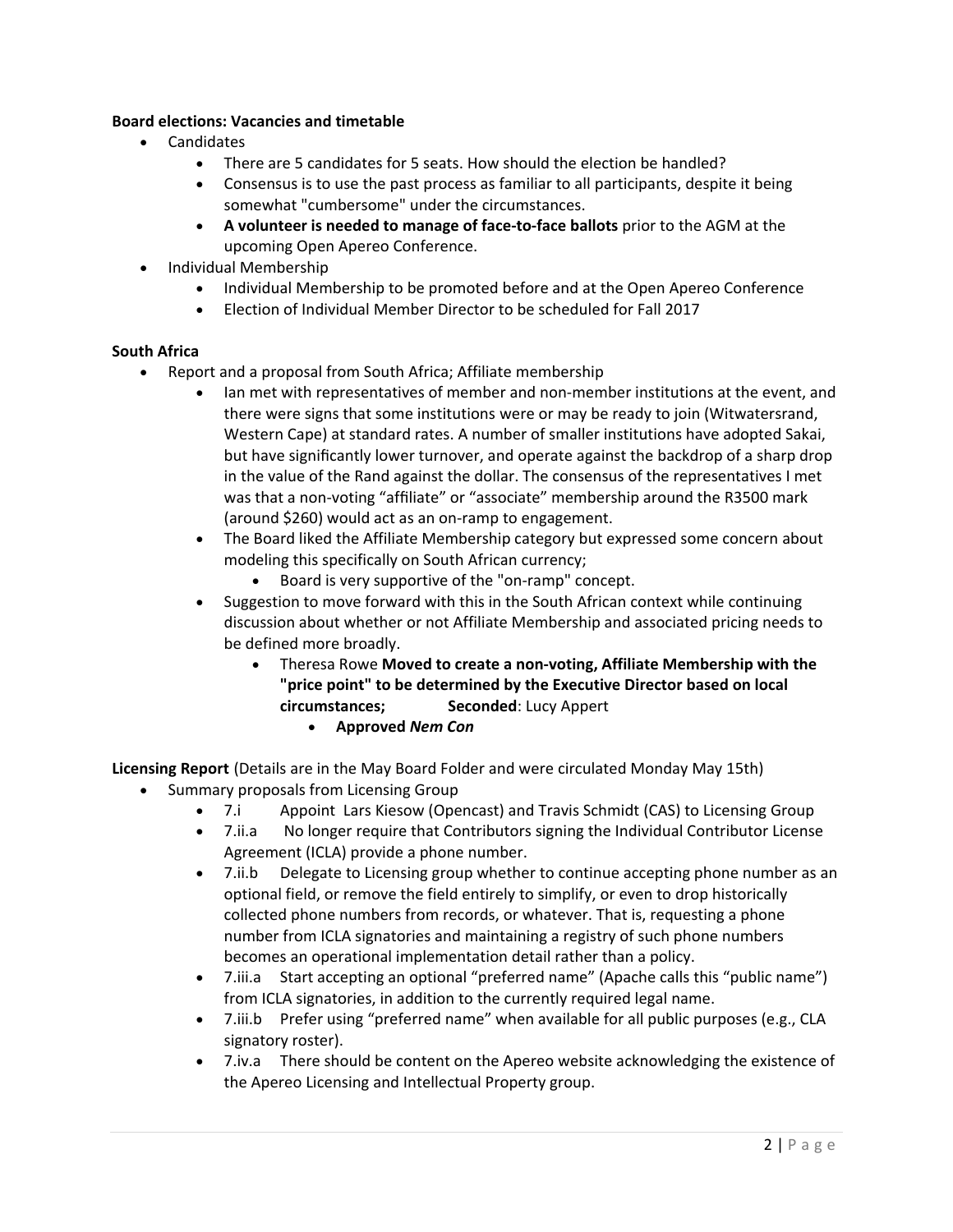- 7.iv.b That content should publicly document the group's membership, in the interest of transparency.
- 7.iv.c Therefore the Licensing group is authorized to update the Apereo website in ways fulfilling this policy.
	- Jim Helwig: **Moved to accept the recommendations from the Licensing Group Seconded**: Alan Berg
		- **Approved** *Nem Con*

**Major Institutional Issues:** Open discussion on the major challenges facing your institution currently

*Tabled due to time constraints*

**Consent Platform** (See ED's Notes in May folder)

*Tabled due to time constraints*

#### **xAPI Profiles engagement from DISC** (See ED's Notes)

*Tabled due to time constraints*

# **Next Board Meeting will be face‐to‐face at Open Apereo, Monday 5 June**

#### **Adjournment:**

**Moved:** Laura Gekeler **Seconded:** Jim Helwig

**Approved by consensus**

**Meeting adjourned at 10:05 (EDST)**

# **Information Items**

# **Forthcoming Events**

- Open Apereo 2017 + Folio event, June 4th‐8th, Philadelphia
- uPortal Collaboration at Open Apereo 2017
- OER '18, April 2018: https://oer18.oerconf.org/
- Ian has been asked to speak at the 2017 ICDE LEADERSHIP SUMMIT (https://psummit2017.wordpress.com/);
	- o As this places Apereo before a new and significant constituency, he has agreed.
- **More events** will be listed at https://www.apereo.org/events